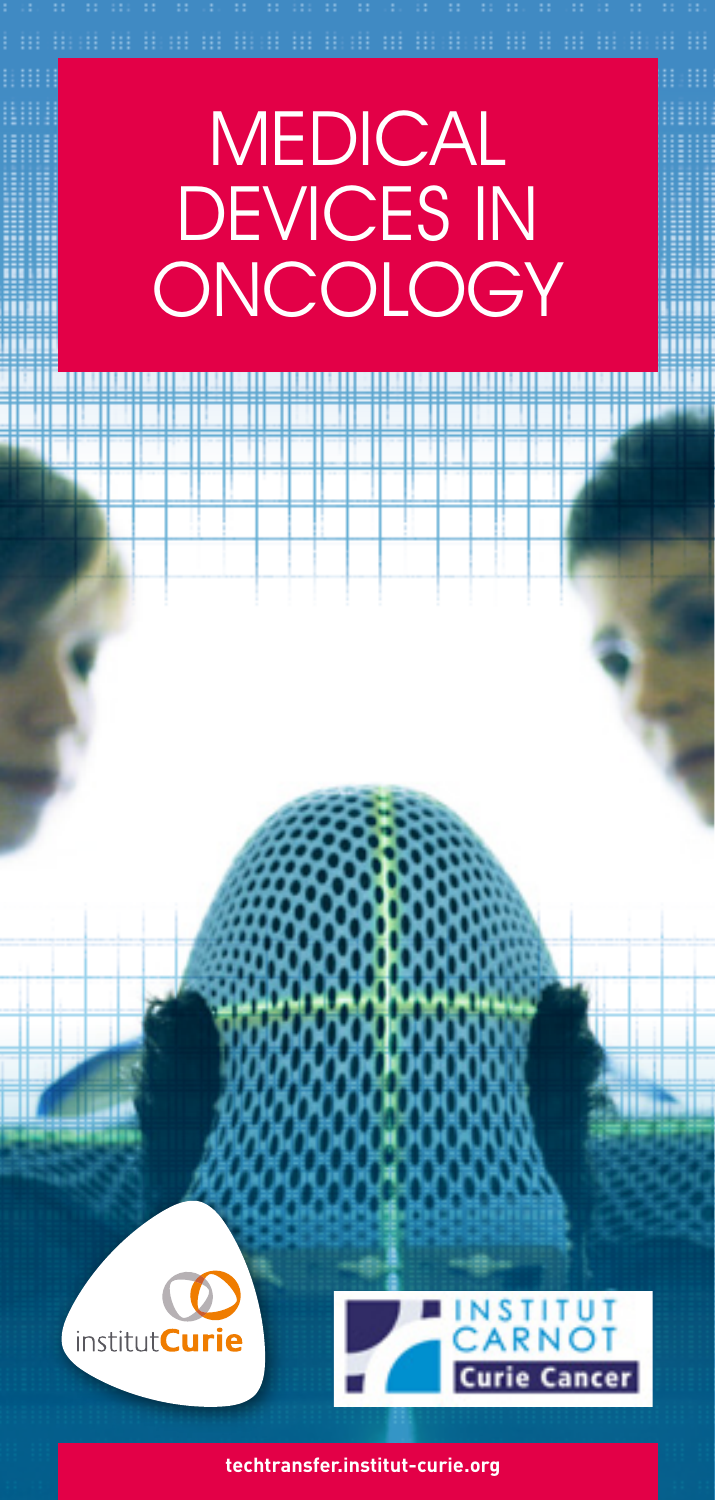



**ACCELERATE TECHNOLOGICAL** innovation and MARKET ACCESS THROUGH **PARTNERSHIPS** 



Institut Curie Technology Transfer and Industrial<br>Partnership Office is the quickest gateway<br>to the state-of-the-art innovations happening<br>in the lostitut Curie nstitut Curie Technology Transfer and Industrial Partnership Office is the quickest gateway in the Institut Curie.

Our key mission is to connect innovators with the business & investor communities and to offer a single access point for creating R&D partnerships with Curie experts and technology licensing.

Our ambition is to ensure that your project receive the greatest chance of actually reaching patients.

Let's work together and take advantage of our recognized expertise labelled Institut Carnot Curie Cancer!

#### **Amaury MARTIN, PhD**

Director, Technology Transfer & Industrial Partnerships Office, Institut Curie Director, Institut Carnot Curie Cancer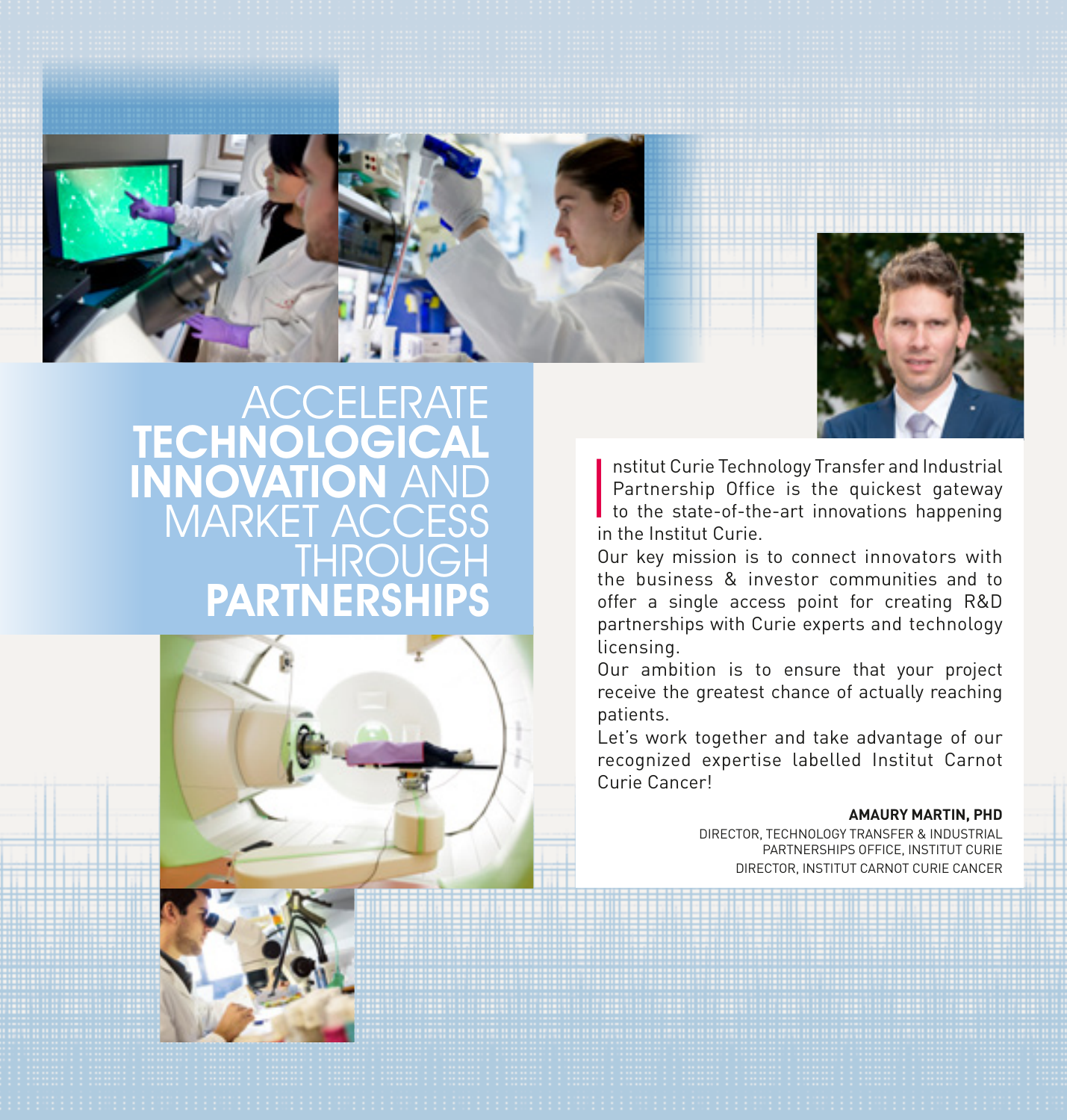

Key figures Tech Transfer Office 2017 Data

- 13M<sup>£</sup> INCOME FROM INDUSTRIAL / SME **PARTNERSHIPS** 
	- **47** NEW R&D AGREEMENTS
- **> 5.3 M€** Income in R&D contract
	- **527** Patent portfolio
	- **60%** of patent licensed
		- **18** spin-off companies



# An offer sized to your **Needs**

- An offer tailored to your company size.
- A guaranted confidentiality for your data and project.
- Different level of partnership depending on your needs:
	- Consulting and expertise
	- Proof of concept or feasibility
	- R&D collaboration
	- Pre-market validation
	- Joint R&D Lab
- An access to high level of national and international experts network.



Focus on Key figures in Medical Devices 2017 Data

- 12 NEW R&D AGREEMENTS SIGNED
- **72** Patents
- **6** spin-off companies



more info **techtransfer.institut-curie.org**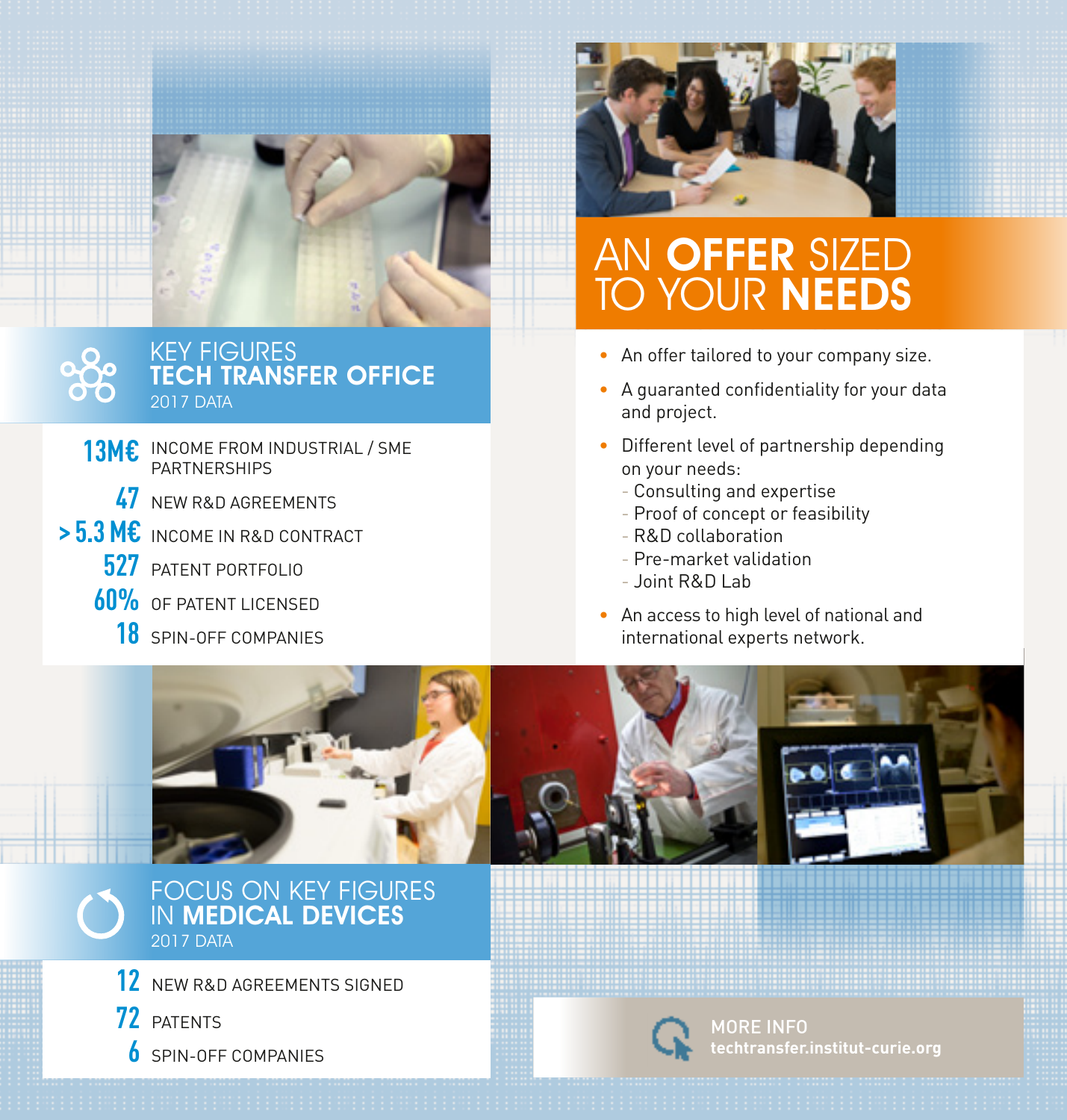

# Medical Device – **HOSPITAL**

### **RADIOTHERAPY** & Radiation Biology



The birthplace of radiation therapy, Institut Curie is continuously innovating in this field. Proton therapy center in Orsay is the world's n°4 and n°1 in France.

#### Main areas of interest

- Radiotherapy flash
- Automatic tumor contouring
- Radioresitance
- Toxicity reduction
- New irradiation technique and combination

## **ANESTHETIC** & Reanimation



MIRADA

Institut Curie is a reference in IV device application, specialized in pediatric and adult port implantation and chronic pain management.

#### Main areas of interest

• Oncologic anesthetic and new treatments

onxeo

Tha VARTAN

- In vivo material tolerance
- Pain

DOSI (Ssoft

Guerbet E

• Nutrition

# Medical Imaging



Institut Curie aims to contribute to the continual advance of diagnostic and therapeutic strategies in terms of effectiveness, safety and cost.

#### Main areas of interest

- Interventional radiology
- High-intensity focused ultrasound
- Radiofrequency
- Imaging-guided tumor biopsies
- Percutaneous tumor ablation
- New technics in breast imaging

# Surgical Oncology



At Institut Curie, doctors carry out conservative or reconstructive surgery whenever possible. The improvement of surgical techniques aids in early recovery, and helps reduce hospital stays and the number of procedures in outpatient care.

#### Main areas of interest

- Robotic & minimal-invasive surgery
- Augmented reality surgery
- Image fusion
- Medico-economic studies
- New treatments

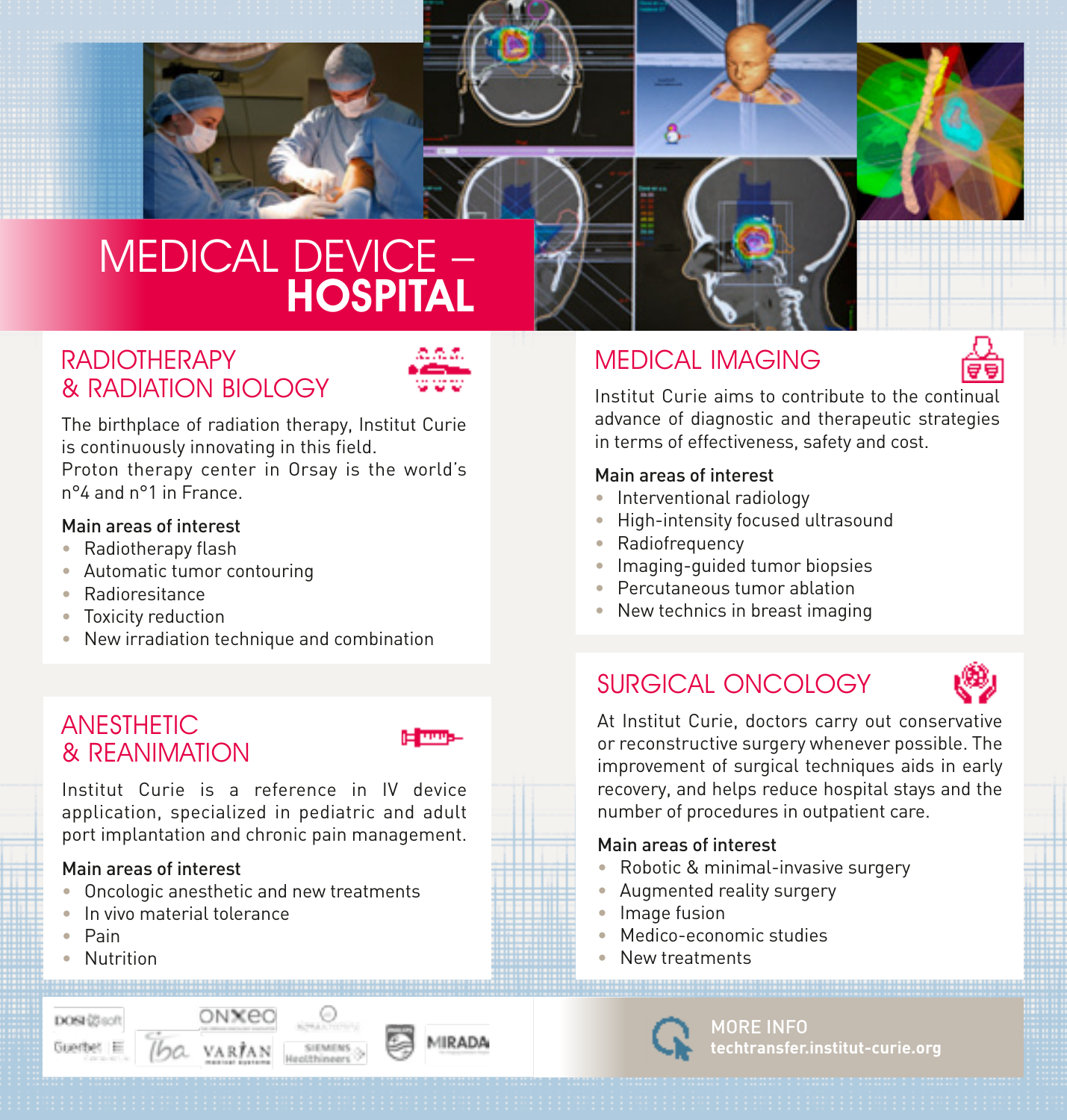# Medical Device – RESEARCH CENTER & Platforms

### **IMAGING** & Microscopy



**Biomillenia** 

Institut Curie seeks to uncover the role of physical laws in the architecture and functions of cellular systems. To this end, cross-disciplinary approaches involving physics, chemistry and biology are favoured.

#### Main areas of interest

- Functional nanoparticles
- Single cell imaging & analysis
- From single molecules to cellular functions
- Optical and electron microscopy
- Optogenetics or mechanical micromanipulation
- Biomimetic system

Institut Curie also gathers highly sophisticated equipments and up to date technologies in advanced microscopy.

#### Main areas of interest

- Advanced light microscopy
- Electron microscopy
- NanoSIMS
- Correlative light-electron microscopy

**Galápago** 

- Super-resolution imaging
- Fluorescence microscopie
- Data analysis

VILUIGENT



## **MICROFLUIDICS** & "Lab-On-Chip"



Institut Curie develops several innovative technologies based on its expertise in complex fluids and soft matter: magnetic and convective self-assembly, flow control, non-conventional microfabrication strategies and surface treatments, high content droplet microfluidics.

#### Main areas of interest

- Capture and molecular typing of tumour cells from patients
- Portable microfluidic devices for fast and low-cost analysis of pathogens
- Circulating biomarkers detection
- 3D cells culture on chip
- Fundamental studies of DNA-protein interactions

# PI ATFORMS



- PICT-IBiSA: Biomaging Cell and Tissue Core Facility of the Institut Curie
- RadXp : Experimental Radiotherapy



**techtransfer.institut-curie.org**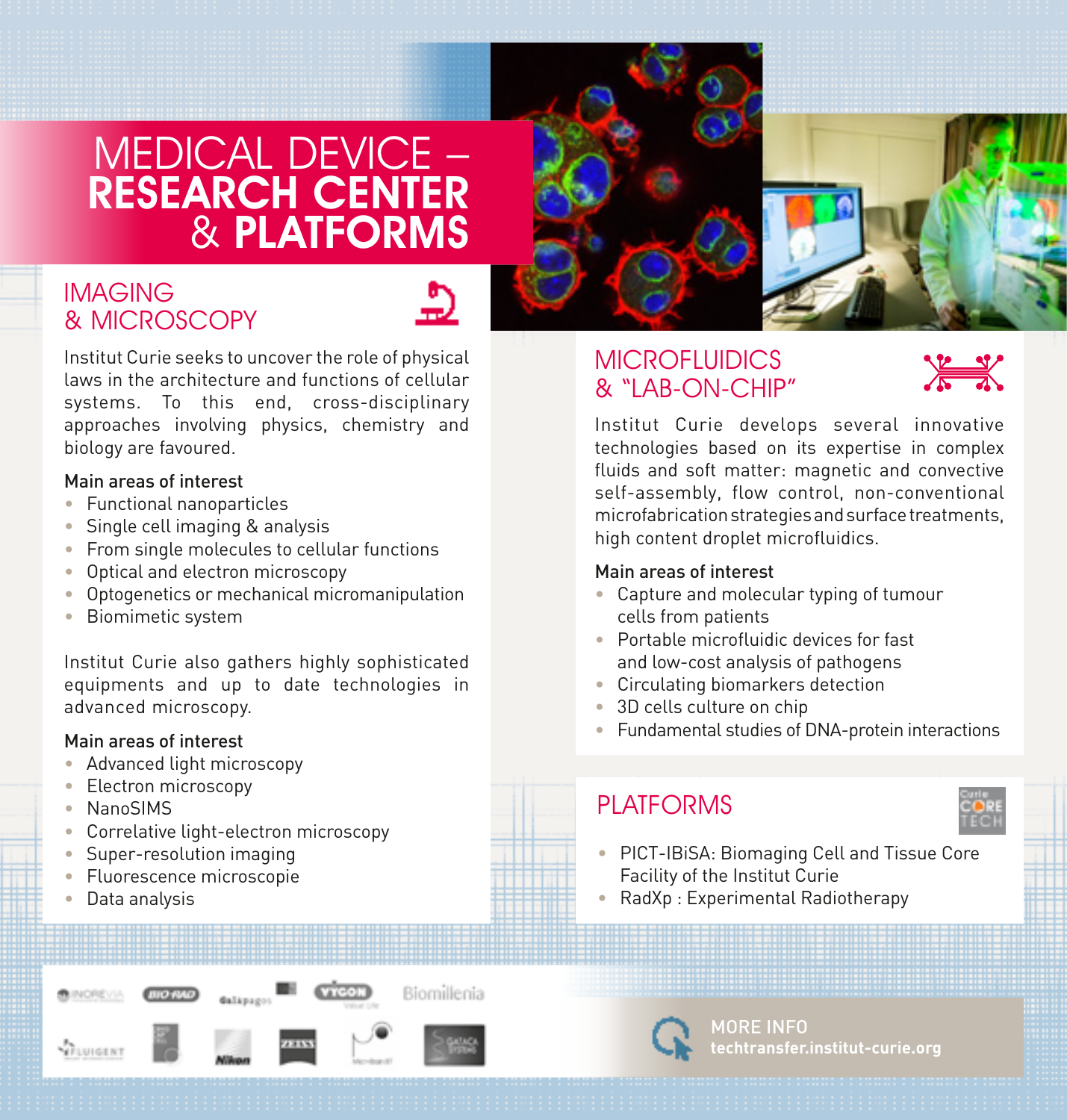

# PARTNERING WITH **INSTITUT CURIE:** from therapeutic target to clinical validation

Institut Curie conducts projects from basic research to clinical studies in order to:

- Understand mechanisms of pathological development
- Facilitate the transition from basic research to clinical application
- Develop innovative therapeutic and diagnostic techniques in cancer

#### Research center

#### 4 domains of excellence:

- Biology, Cancer, Genetics and Epigenetics
- Biology & Chemistry of Radiations, Cell Signaling and Cancer
- Integrative Tumour Biology, Immunology and Environment
- Multiscale Physics-Biology-Chemistry and cancer

### Translational research department



This department provides clinicians and researchers with human and technological resources enabling the development of applicationoriented projects.

#### Hospital Group



Three sites in Paris region area welcome patients bearing cancers from the most frequent to the rarest, to offer them state-of-the-art treatments and improve their quality of life. Institut Curie is an international expert for eye cancers, pediatric tumors, breast cancers and sarcomas.

#### **PLATFORMS**

Institut Curie provides a wide range of advanced technological platforms. Their services cover biological complexity from small molecules up to whole organisms and contribute to the progress of basic and translational research projects up to clinical studies.